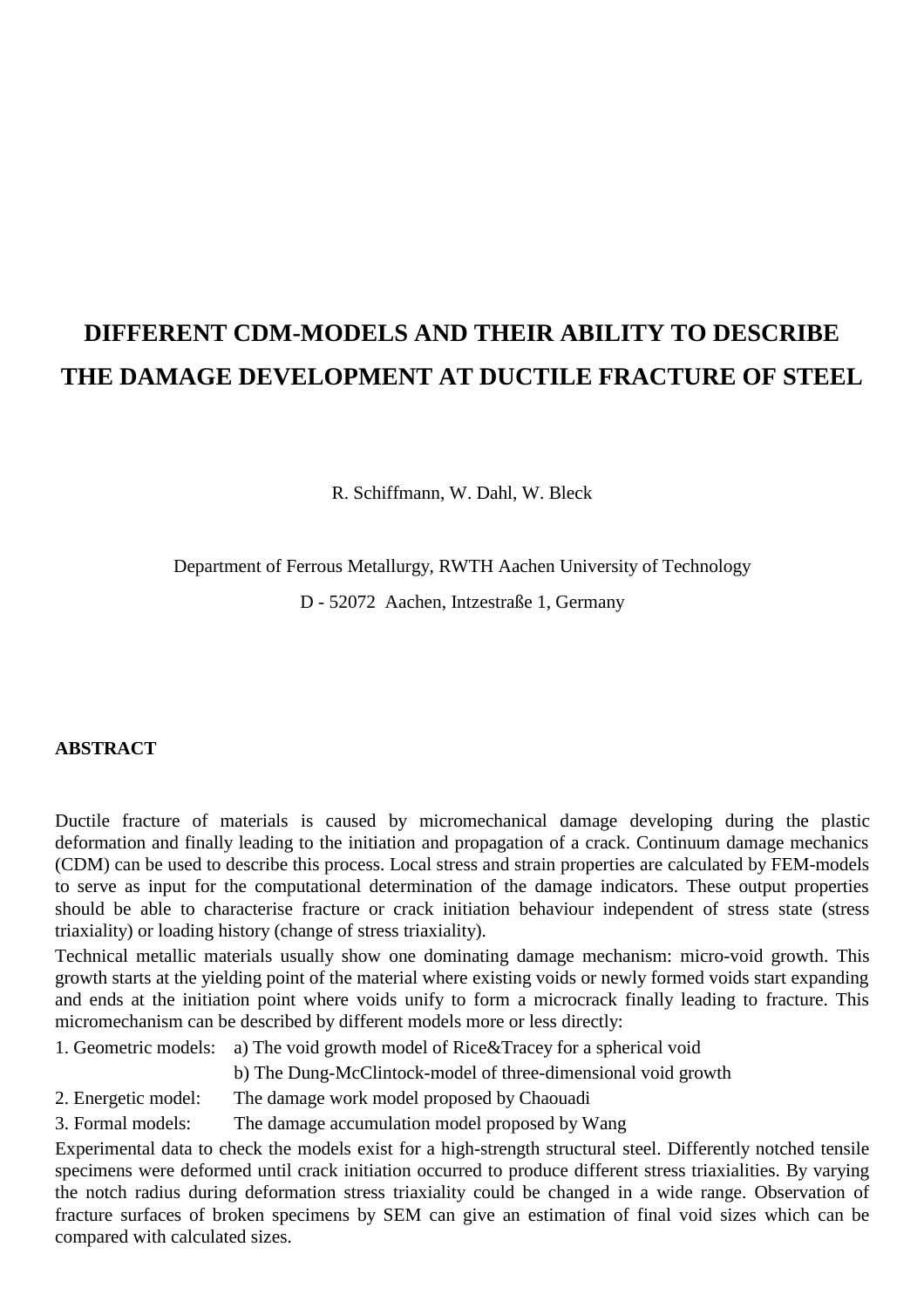#### **1. INTRODUCTION**

The investigation of fracture processes and the conditions of component failure play an important role in engineering sciences. Fracture mechanics has become an indispensible part of material sciences. In order to know more about fracture behaviour in the last years the way of the "local approach" is gone in order to describe the damage accumulation finally leading to fracture.

The discipline "continuum damage mechanics" builds the bridge between classical destructive testing and the new possiblities offered by nowadays computers to test recent models working on the basis of continuum mechanics to be able to better calculate structural integrity and predict lifetime.

# **2. DUCTILE FRACTURE**

For the investigated material ductile behaviour is found which leads to the typical dimple covered fracture surfaces produced by slide fracture. The micromechanism of damage accumulation is the growth of microvoids generated by second phase particles always present in engineering materials. Failure occurs by the coalescence of these voids which leads to the initiation and propagation of a crack finally fracturing the material.

# **3. MODELLING**

In order to model the material degradation by void growth the finite element method (FEM) is used, which supplies data based on continuum plasticity. Data gained in specimen testing serve to calibrate the modelling, micromechanical important properties such as stresses and strains achieved from FE-calculation serve as input parameters for damage model calculation modules.

Models used in this contribution are:

**A)** geometric models - void growth equations

• ) the Rice-Tracey-model for the growth of a single spherical void in an infinite matrix [1], [2]

$$
\ln \frac{R}{R_0} = 0.283 \cdot \int_0^{\varepsilon} \exp\left(\frac{3}{2} \cdot \frac{\sigma_m}{\sigma_v}\right) \cdot d\varepsilon \tag{1}
$$

R ... void radius  $\sigma_{m}/\sigma_{V}$  ... stress triaxiality  $\sigma_{V}$  ... von Mises equivalent stress  $\varepsilon$  ... equivalent plastic strain  $\sigma_m$  ... hydrostatic stress  $R_0$  ... original void radius, inclusion radius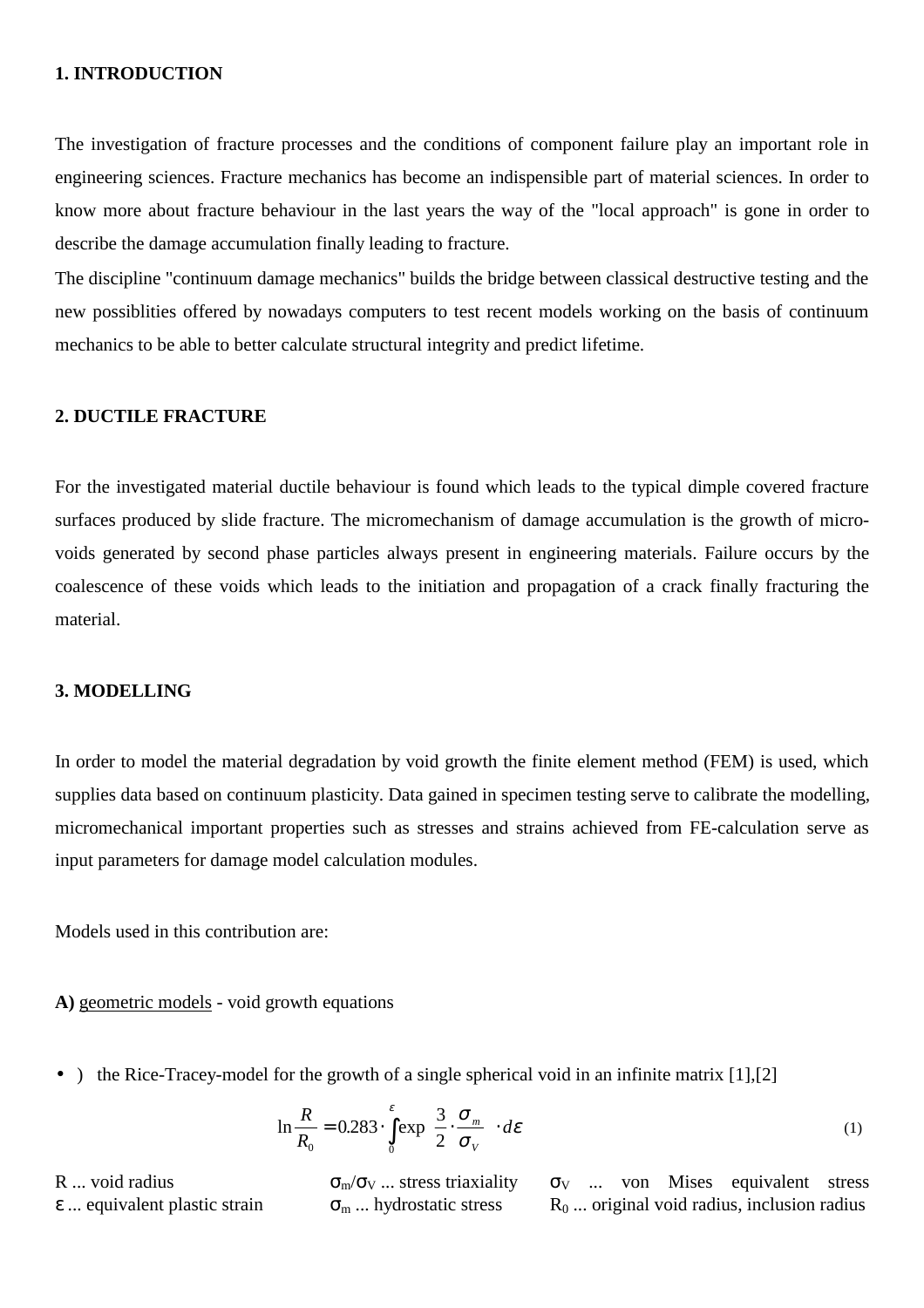• ) the three-dimensional void growth model proposed by Dung based on McClintock's void growth equation the void is regarded as ellipsoidally-shaped [3],[4]

$$
\ln \frac{R_1}{R_0} = \int_{0}^{\varepsilon} \left\{ \left[ \frac{\sqrt{3}}{(1-n)} \sinh \left( \frac{\sqrt{3} \cdot (1-n)}{4} \cdot \frac{3 \cdot \sigma_m}{\sigma_V} \right) \cdot \cosh \left( \frac{\sqrt{3} \cdot (1-n)}{4} \cdot \frac{\sigma_2 - \sigma_3}{\sigma_V} \right) \right] + \frac{6}{4} \cdot \frac{\sigma_1 - \sigma_2 - \sigma_3}{\sigma_V} \right\} d\varepsilon \tag{2}
$$

 $R_1$  ... void semi-axis in straining direction  $R_2$ ,  $R_3$  ... void semi-axes perpendicular to straining direction

 $\sigma_1$  ... stress in straining direction  $\sigma_2$ ,  $\sigma_3$  ... stresses perpendicular to straining direction

n ... strain hardening exponent of the material

## **B)** energetic model

The damage work model as proposed by Chaouadi based on the Huang-modification [5] of the Rice-Tracey void growth equation [1] which can be correlated to J-Integral considerations [6],[7]

$$
W_d = \int_0^{\varepsilon} \left[ 1 + 3 \cdot 0.427 \cdot \frac{\sigma_m}{\sigma_v} \cdot \exp\left( 1.5 \cdot \frac{\sigma_m}{\sigma_v} \right) \right] \cdot \sigma_v \cdot d\varepsilon \tag{3}
$$

 $W_d$  ... damage work density

#### **C)** formal damage accumulation model proposed by Wang

Derived from elastic strain energy density considerations of classical creep damage mechanics [8] a damage evolution model is proposed which incorporates the accumulation coefficient k as a crucial constant that has to be found by fitting procedures and should characterise the behaviour of the material:

$$
WSP_i = \frac{\varepsilon_i}{\varepsilon_0} k \cdot f \left( \frac{\sigma_m}{\sigma_V} \right) \cdot (\varepsilon - \varepsilon_0)^{k-1} d\varepsilon \tag{4}
$$

$$
f\left(\frac{\sigma_m}{\sigma_v}\right) = \frac{2}{3}(1+v) + 3 \cdot (1-2 \cdot v) \left(\frac{\sigma_m}{\sigma_v}\right)^2 \tag{5}
$$

 $WSP_i$  ... damage parameter according to Wang at crack initiation  $V \dots$  Poisson's constant

k ... damage accumulation coefficient

 $\epsilon$  ... equivalent plastic strain:  $\epsilon_0$  .......in undamaged state  $\epsilon_i$  .......at crack initiation

#### **4. MATERIAL TESTED**

The material investigated was the high strength structural steel FeE690. Its chemical composition is given in **TABLE 1**, its mechanical properties are shown in **TABLE 2**.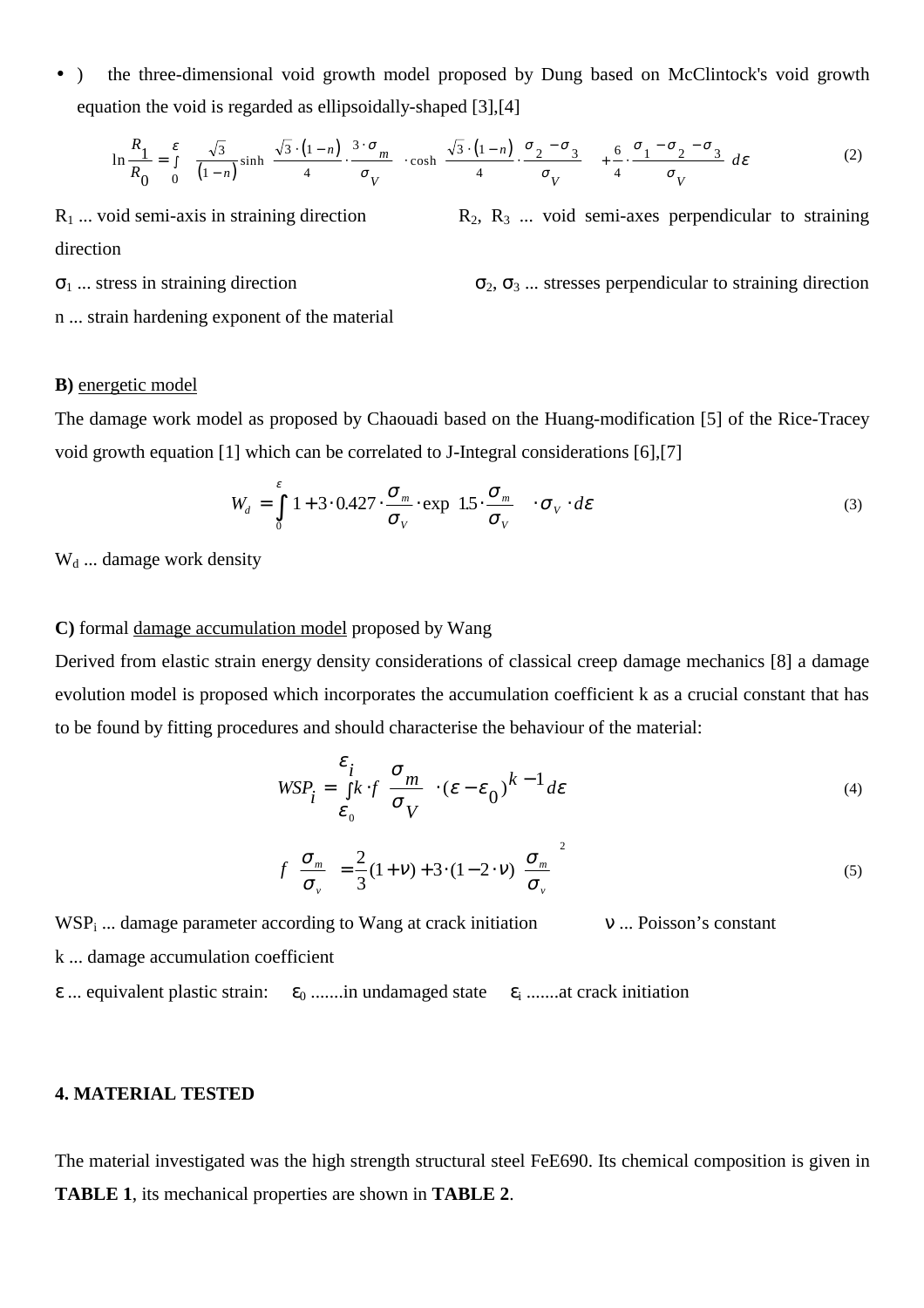# **TABLE 1**

#### CHEMICAL COMPOSITION (mass-%)

| steel              | $\sim$ | Si         | Mr   | D<br>- | N     | ◡    | NI:<br>*** | Mo   | $\sim$<br>ÙU | Tн<br>-11 |      | Al    |
|--------------------|--------|------------|------|--------|-------|------|------------|------|--------------|-----------|------|-------|
| <b>FeE 690 (I)</b> | 10.1   | --<br>0.65 | 0.90 | 0.012  | 0.006 | 0.86 | 10.027     | 0.41 | 0.015        | 10.017    | 0.01 | 0.033 |

## **TABLE 2**

#### MECHANICAL PROPERTIES (tensile test)

| steel         |     | $R_{eL}$ [MPa]   $R_m$ [MPa]   $A_5$ [%]   Z [%] |  |
|---------------|-----|--------------------------------------------------|--|
| FeE $690$ (L) | 695 |                                                  |  |

#### **5. EXPERIMENTS**

The material was tested in standard axisymmetric tensile specimens which were differently notched to produce different stress states. Stress state was strongly varied by applying the two-step method for tensile tests proposed by Marini et al. [9] in order to produce different loading histories. Specimen geometries and loading histories investigated are given in TABLE 3, denominations of ESIS P6-94D draft procedure on local approach [10] were applied.

#### **TABLE 3**

# SPECIMEN GEOMETRIES AND LOADING HISTORIES

#### according to ESIS P6 - 94 D

| one-step experiments: | two-step experiments:                |     | prestraining $(\epsilon_V^p)$ : |     |  |  |
|-----------------------|--------------------------------------|-----|---------------------------------|-----|--|--|
| $NT1 - 5$             | unnotched $\rightarrow$ NT 1 - 5     | 55% | 76%                             | 95% |  |  |
| $NT2 - 5$             | unnotched $\rightarrow$ NT 2.5 - 5   | 66  | 66                              | 66  |  |  |
| $NT 2.5 - 5$          | unnotched $\rightarrow$ NT 4.3 - 5   | 66  | 66                              | 66  |  |  |
| $NT4 - 5$             | NT 1 - $5 \rightarrow$ NT 4.3 - 3.5  | 13% | 17%                             | 22% |  |  |
| $NT 8 - 5$            | NT 2 - $5 \rightarrow$ NT 8 - 3.5    | 15% | 2.7%                            | 35% |  |  |
| unnotched             | NT 4.3 - $5 \rightarrow N T 8 - 3.5$ | 46% | 55%                             | 62% |  |  |
|                       |                                      |     |                                 |     |  |  |

first value: notch radius [mm], second value: minimal diameter [mm], e. g. "NT 2 - 5  $\rightarrow$  NT 8 - 3.5 prestraining 35%" means: notched axisymmetric tensile specimen, prestrained with a notch radius of 2 mm and a specimen diameter (notch) of 5 mm to a true strain of  $\epsilon_v^p = 0.35$  in the center, afterwards machined to a notch radius of 8 mm and a specimen diameter (notch) of 3.5 mm and strained in a second step

Metallographic investigations allowed for the detection of crack initiation and thus the determination of initiation strains which served as stop-mark for FEM-modelling.

The final damage state at initiation could be estimated in terms of dimple sizes observed on the fracture surfaces which were compared to final void sizes determined by void growth models.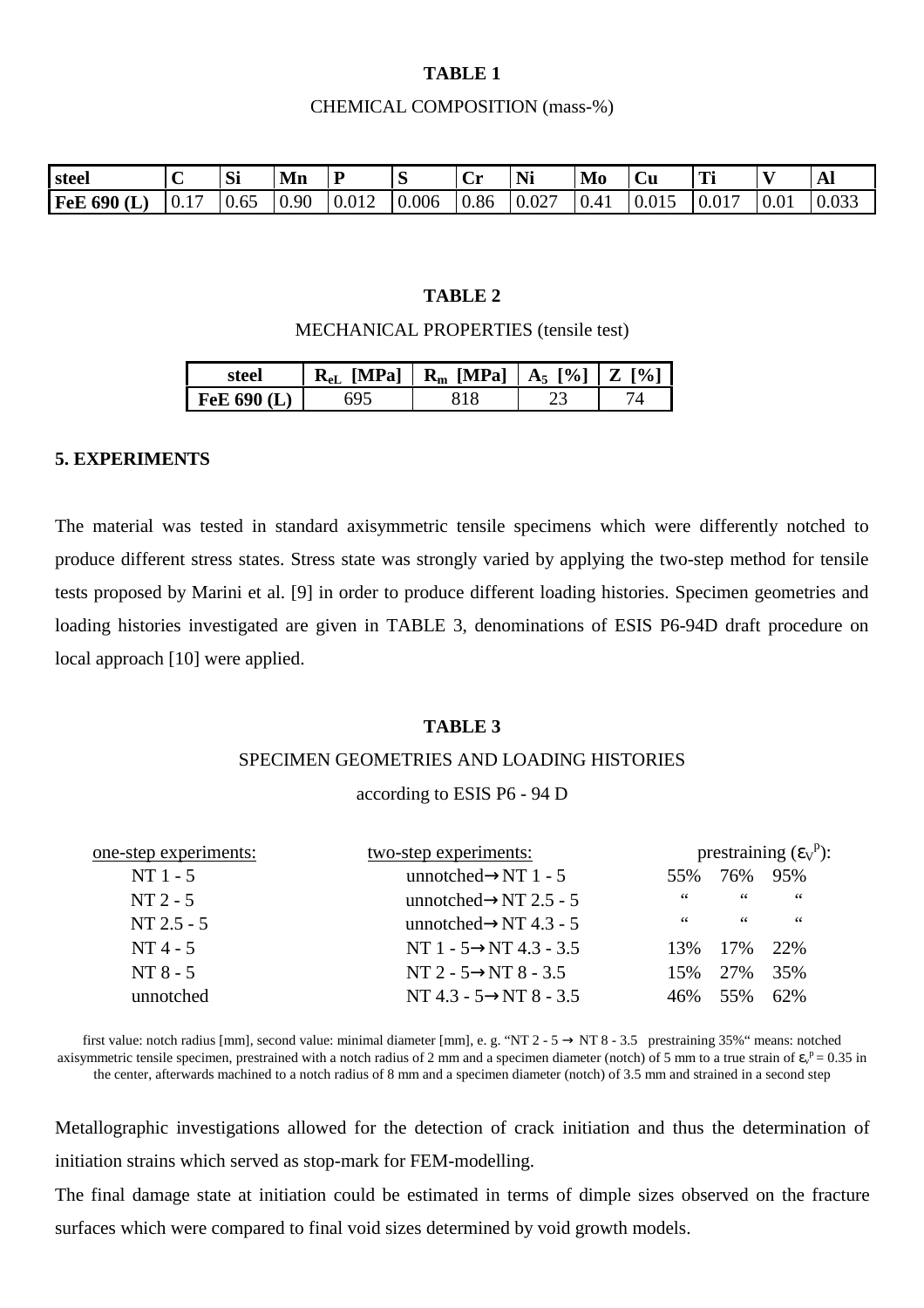#### **6. RESULTS OF MODELLING**

#### a) Rice-Tracey; pure void expansion

**Figure 1** shows the void growth from yielding to crack initiation of all loading histories as a funtion of stress triaxiality. The void sizes at crack initiation are given as dots or rings and the paths of stress states are given as (dotted) lines from yielding to initiation. It can easily be seen that the void size at initiation is not constant but decreases with stress triaxiality. This shows clearly the competition between void growth and deformability which has already been reported [7],[11]. Furthermore it shows that the asumption of a constant void size at initiation as used in the Beremin-criterion [2],[10] can only be a rough approximation.



**Figure 1:** void radius growth according to the model of Rice and Tracey [1] as a function of applied stress triaxialitiy from yielding to initiation

# b) Dung-McClintock; void shape change

In order to get data of void cross sections this model is used to calculate void growth. The voids are regarded as ellipsoidally-shaped and interacting. Results are given in **Figure 2**. Additionally results from fracture surface measurement by scanning electron microscope (SEM) have been added (right y-axis). It can be seen that the void cross sections are decreasing with stress triaxiality, for model calculations as well as for measured dimple sizes. The model seems to unterestimate the absolute values of void growth. Underestimation has been reported for the Rice-Tracey model, too [5].



**Figure 2:** void cross section growth according to the model of Dung / McClintock [3] compared to dimple size measurement on fracture surfaces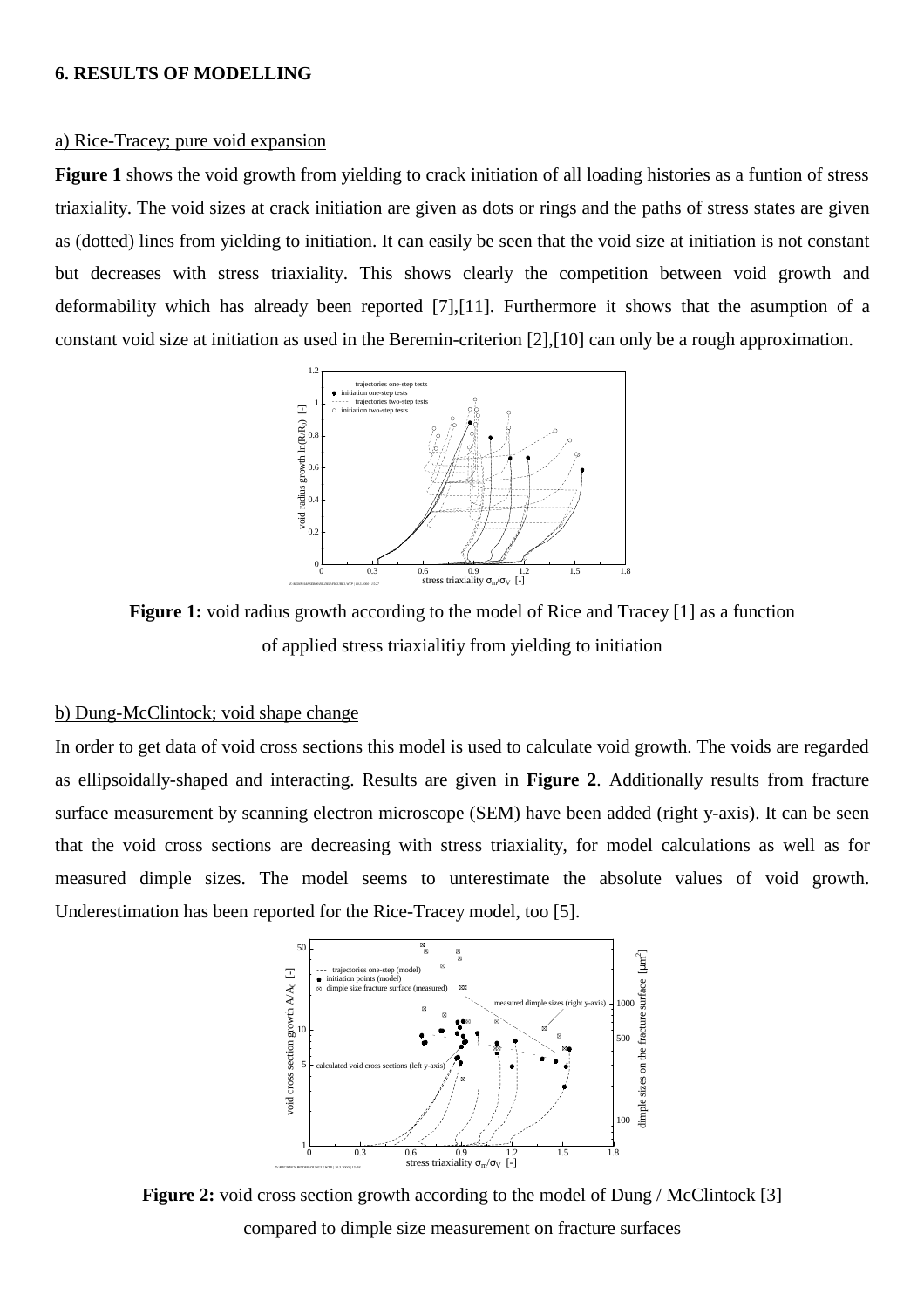**Figure 3** gives the results of the damage development expressed in terms of energy densities according to the damage work model. The initiation values for all stress states and histories hit a common level of  $W_{di} = 4100 \text{ mJ/mm}^3$  with good accuracy. Therefore this property  $W_{di}$  can be regarded as a physically meaningful material property.



**Figure 3:** damage work density development according to the model of Chaouadi [6] as a function of applied stress triaxiality from yielding to intiation

# d) Wang; degressive damage accumulation function

Results of model calculations according to the Wang model from yielding to crack initiation are given in **Figure 4** as a function of stress triaxiality. The critical damage parameters at initiation decrease with higher triaxiality and hit values of about 1.0 to 1.7 what means a relatively high scatter. The accumulation coefficient k is found to be 0.67, if all loading histories are used. For only one-step loaded specimens with only slightly changing stress triaxialities a value of  $k=0.53$  is found by data analysis calculations. These k-values are in the range of engineering materials found in literature [12].



**Figure 4:** evolution of the damage paramter according to Wang [12] as a function of applied stress triaxiality from yielding to initiation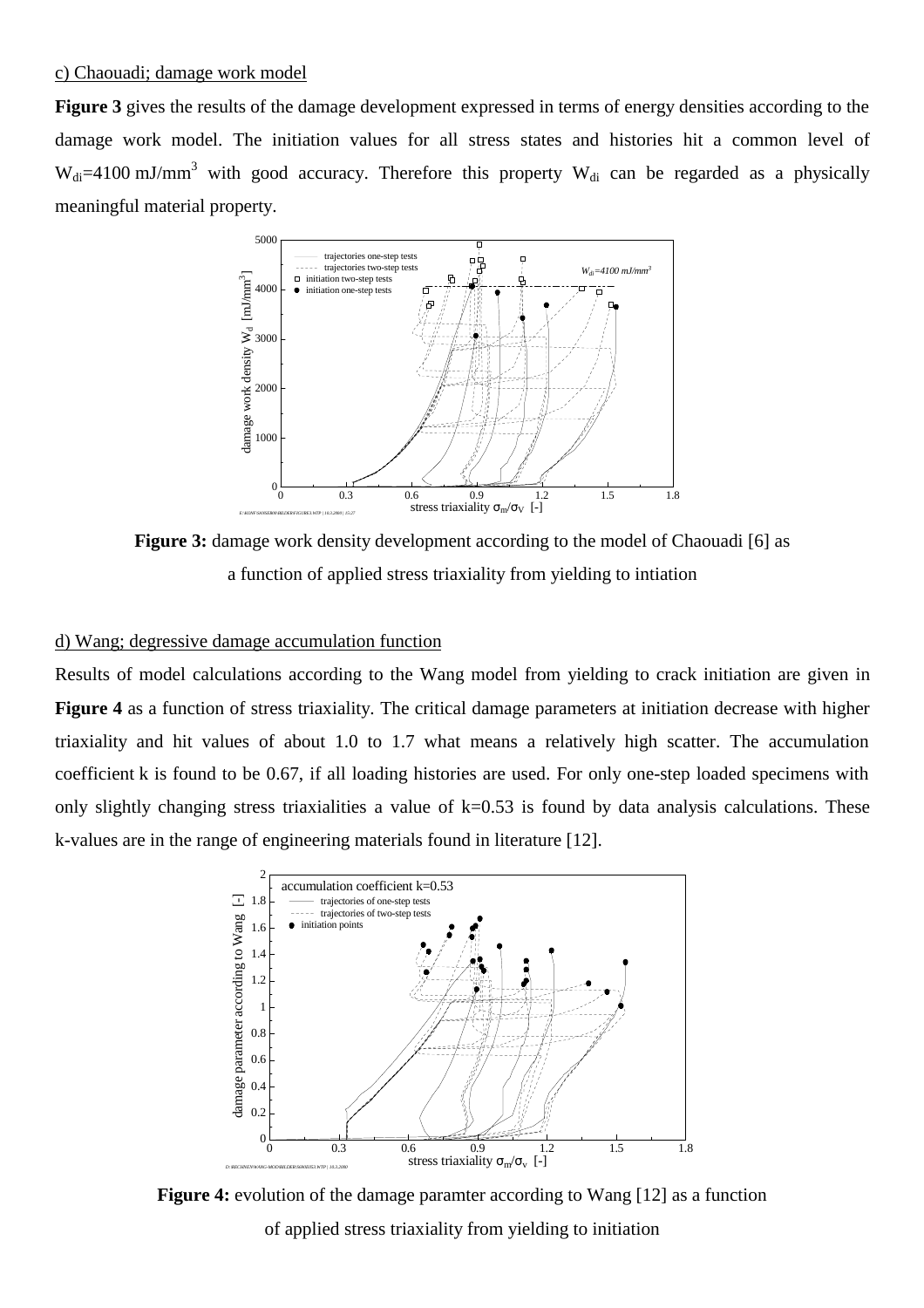#### **7. DISCUSSION**

a) *Void growth equations* have the big advantage of supplying properties which can be measured experimentally, these are void radii or void cross sections. On the other hand void growth models can be proven or rejected or just be modified on basis of experimantal data. More sophisticated models as for example the Dung equations are preferable but the limits of applicability have to be obeyed. Void size parameters are generally not constant at crack initiation and therefore cannot be used without correction to formulate an initiation criterion independent of stress state.

b) *Energetic models* seem to be based physically and should be able to offer an initiation criterion. The applied damage work model gives a good example. The critical material property  $W_{di}=4100$  mJ/mm<sup>3</sup> is within the range of similar materials (RPV-steels). Scatter is remarkably low. As the relation to the J-Integral is given [7] this should be the extension or the successor of the classical elastic-plastic fracture mechanical approach. A disadvantage of this model is that the damage variable cannot as easily be determined experimentally as for example void sizes. Nowadays computer technology offers ways to apply the model in the framework of the finite element method (FEM).

c) A *new model* proposed by Wang [12] shows that opposite from the other models a *degressive damage accumulation law* also can offer modelling possibilities leading to acceptable results. But it has to be doubted, that damage accumulation is stronger at the first deformation steps than in the last steps shortly before crack initiation, because this would mean a new access in the understanding of ductile damage processes. Nevertheless accumulation coefficients in the range of 0.5 to 1 can be found for most engineering materials as it was the case for this contribution, too. A big disadvantage seems to be that the accumulation coefficient k, which should be a kind of material property in its own way, is determined by fitting procedures and cannot be derived analytically.

d) *Conclusion:* As an initiation criterion the critical damage work density W<sub>di</sub> seems to be most promising as the model is physically meaningful and the calculations supply results of convincing accuracy.

e) *Future work:* Two free-cutting steels of similar chemical composition and mechanical properties but different inclusion sizes are tested. Inclusion fractions and therefore void volume fractions are quite high which should allow to easily observe void growth due to plastic deformation and check void growth models.